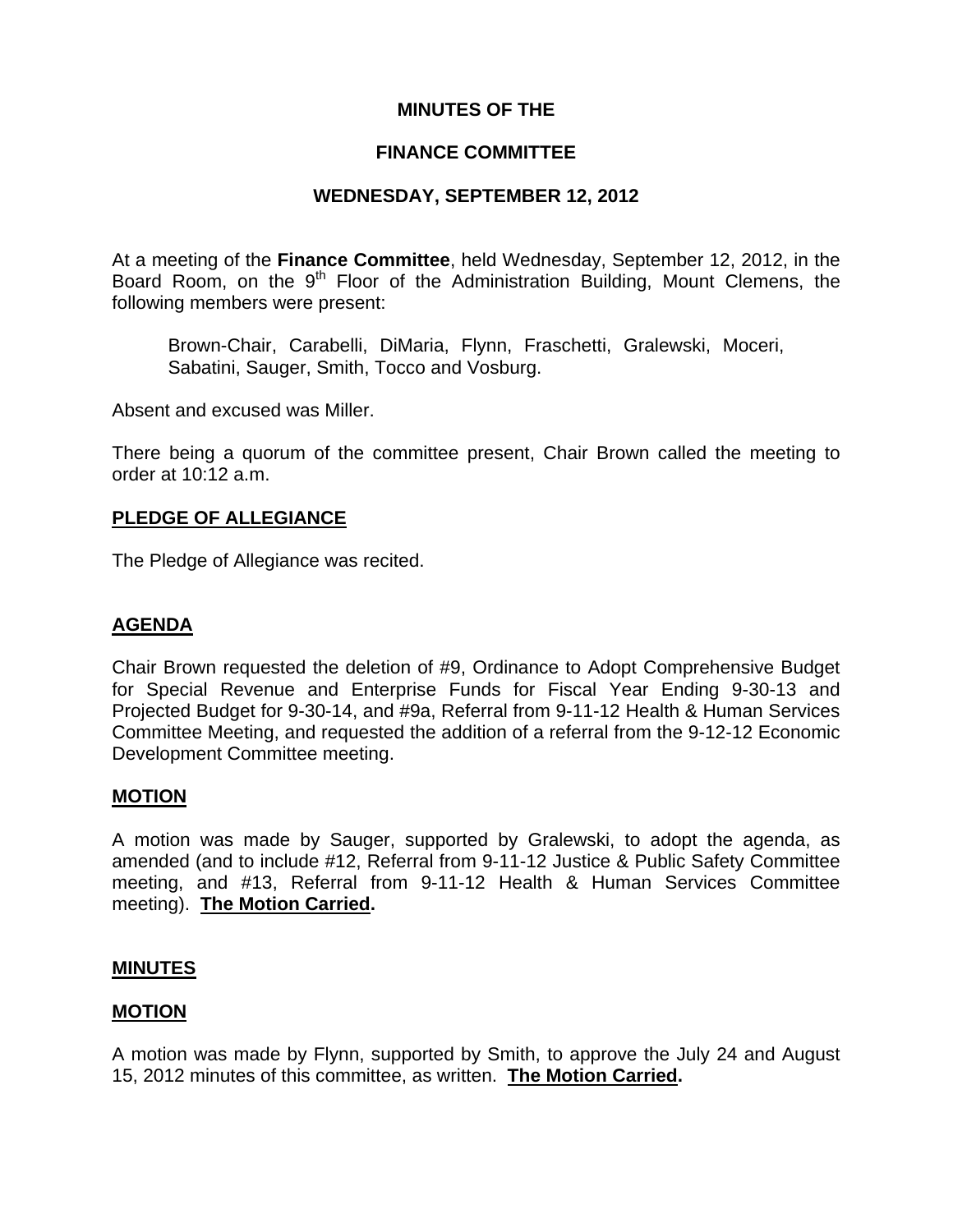# **OVERVIEW OF NACo PRESCRIPTION DISCOUNT CARD PROGRAM**

Andrew Goldschmidt, Director of Membership Marketing, gave an overview of NACo, its history with Macomb County and membership benefits, and spoke about the NACo Prescription Discount Card Program. He felt the program provides the best combination of price savings, size of pharmacy network and ease of use model.

Commissioner Carabelli referred to the Dollar Reimbursement Program and asked what the next step is. Commissioner Moceri said it would either be a policy issue for the Board or a contractual issue that the Office of County Executive would enter into.

Commissioner Carabelli asked for an opinion from Corporation Counsel and Mr. Brumbaugh said he would have to review that issue. Chair Brown said it could be on a future agenda.

Mr. Goldschmidt said he would provide the proper paperwork because it is a contractual amendment to the current contract.

The following commissioners spoke: Vosburg, Sauger and Flynn.

### **MOTION**

A motion was made by DiMaria, supported by Carabelli, to receive and file the overview of the NACo Prescription Discount Card Program, as provided by Andrew Goldschmidt, Director of Membership Marketing, NACo. **The Motion Carried.** 

## **APPOINTMENT OF LAW FIRM**

#### **MOTION**

A motion was made by DiMaria, supported by Moceri, to concur in the appointment of the law firm of Giarmarco Mullins and Horton, P.C. to represent the County of Macomb in litigation to be filed in federal court against "Freddie Mac" and "Fannie Mae" to collect unpaid transfer taxes due and owing to the County. **The Motion Carried.** 

## **REPORT ON CHECK REGISTER BUDGET DETAIL FOR JULY 1-31, 2012**

The following commissioners spoke: Fraschetti and Moceri.

## **MOTION**

A motion was made by Sauger, supported by Moceri, to receive and file the report on the check register budget detail for July 1-31, 2012. **The Motion Carried.**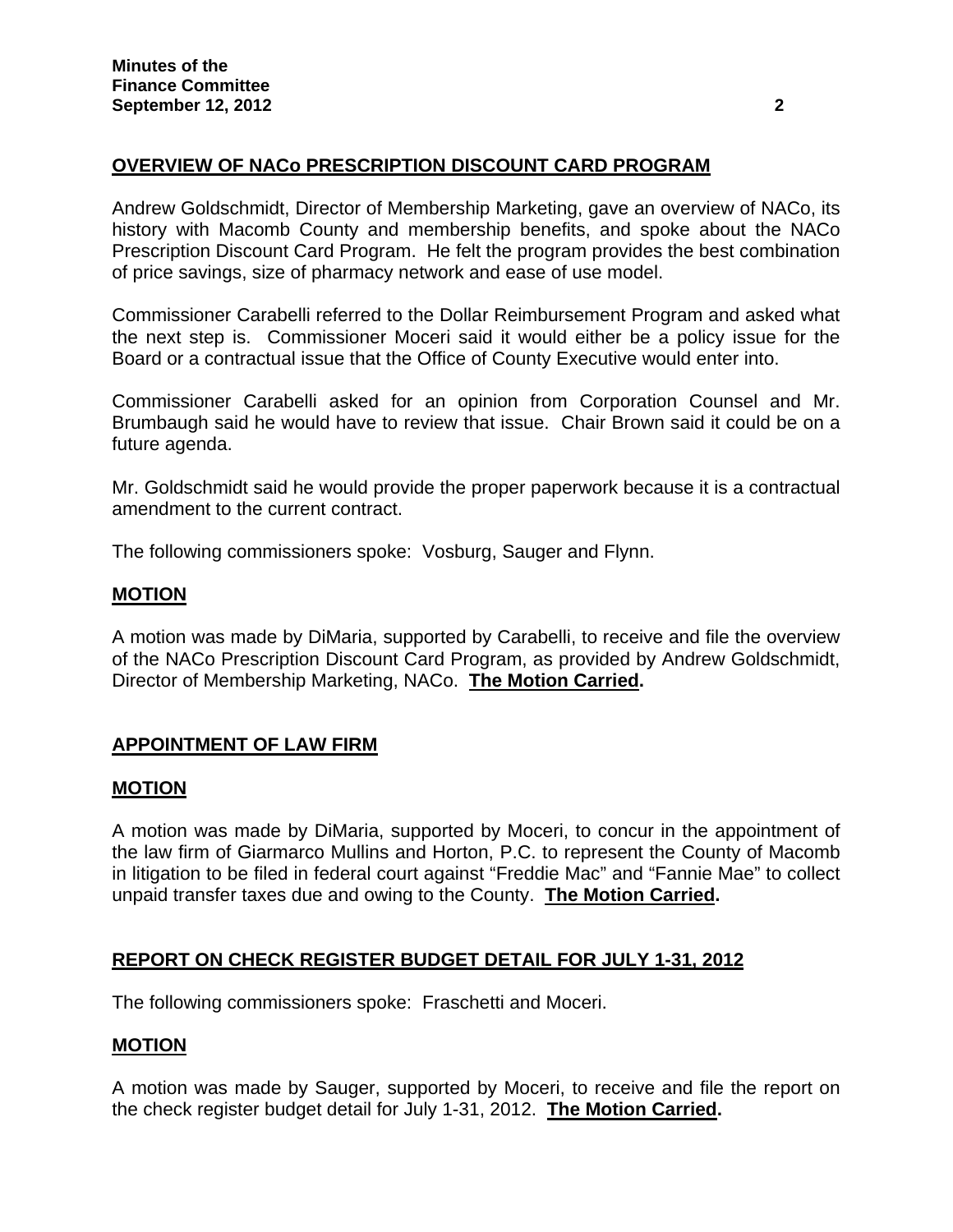## **ADOPTION OF RESOLUTIONS**

## **Authorize Refunding of the County of Macomb Michigan Transportation Fund Bonds, Series B**

### **COMMITTEE RECOMMENDATION – MOTION**

A MOTION WAS MADE BY FLYNN, SUPPORTED BY SMITH, TO RECOMMEND THAT THE BOARD OF COMMISSIONERS ADOPT A RESOLUTION AUTHORIZING REFUNDING OF THE COUNTY OF MACOMB MICHIGAN TRANSPORTATION FUND BONDS, SERIES B.

The following commissioner spoke: Vosburg.

John Axe, Bond Counsel, was present and gave an overview.

Chair Brown thanked Mr. Axe and his firm for the good job they have done in identifying savings for the County.

A ROLL CALL VOTE WAS TAKEN AS FOLLOWS:

VOTING YES WERE CARABELLI, FLYNN, FRASCHETTI, GRALEWSKI, MOCERI, SABATINI, SAUGER, SMITH, TOCCO, VOSBURG AND BROWN. THERE WERE 11 "YES" VOTES.

#### **THE MOTION CARRIED.**

## **Approving the Undertaking to Provide Continuing Disclosure**

#### **COMMITTEE RECOMMENDATION – MOTION**

A MOTION WAS MADE BY VOSBURG, SUPPORTED BY SABATINI, TO RECOMMEND THAT THE BOARD OF COMMISSIONERS ADOPT A RESOLUTION APPROVING THE UNDERTAKING TO PROVIDE CONTINUING DISCLOSURE.

The following commissioner spoke: Fraschetti.

A ROLL CALL VOTE WAS TAKEN AS FOLLOWS:

VOTING YES WERE CARABELLI, FLYNN, FRASCHETTI, GRALEWSKI, MOCERI, SABATINI, SAUGER, SMITH, TOCCO, VOSBURG AND BROWN. THERE WERE 11 "YES" VOTES.

#### **THE MOTION CARRIED.**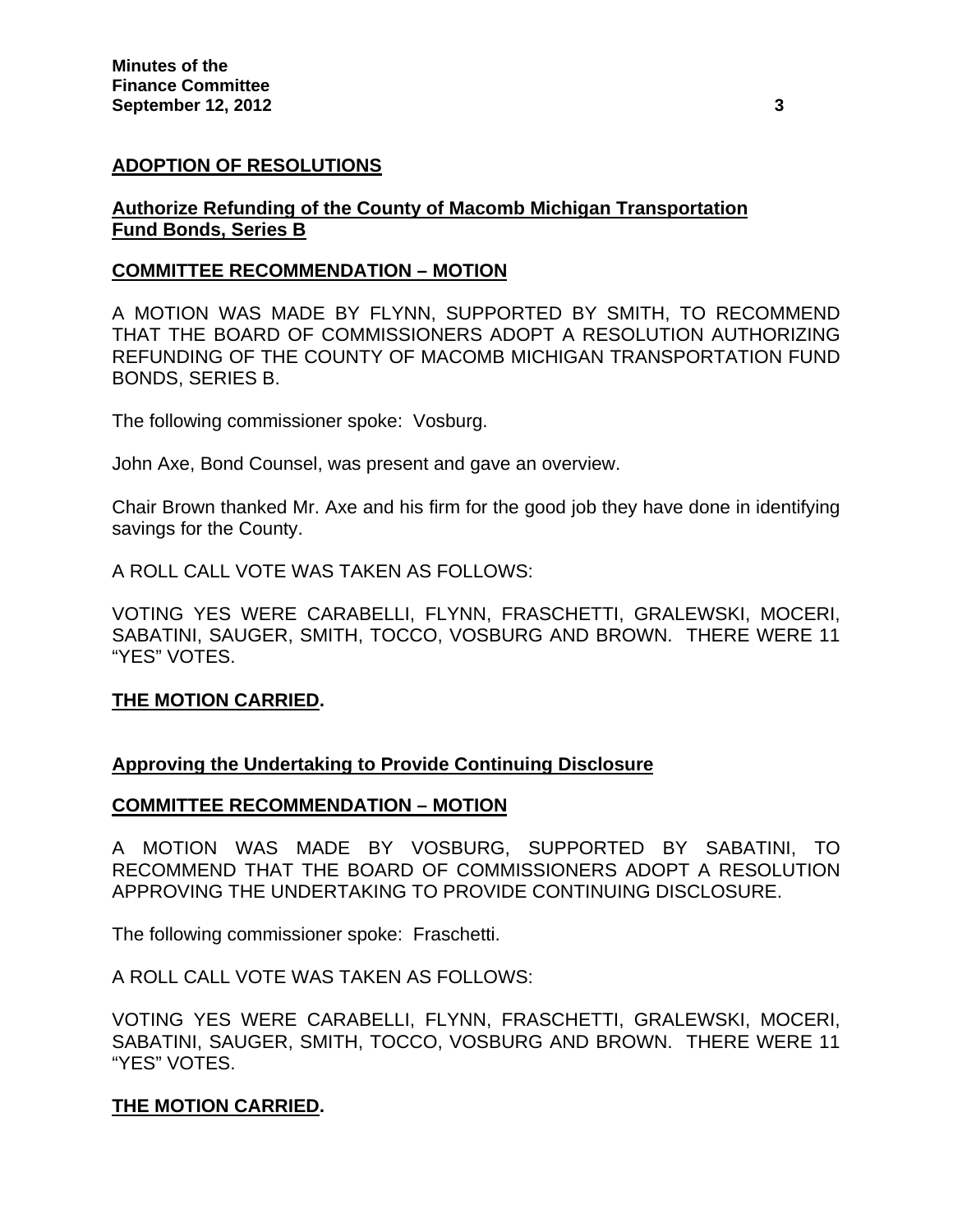# **Supporting Transparency, Collaboration and Fiscal Responsibility to Ensure the County Receives all Available State Shared Revenues via the County Incentive Program**

### **COMMITTEE RECOMMENDATION – MOTION**

A MOTION WAS MADE BY MOCERI, SUPPORTED BY VOSBURG, TO RECOMMEND THAT THE BOARD OF COMMISSIONERS ADOPT A RESOLUTION SUPPORTING TRANSPARENCY, COLLABORATION AND FISCAL RESPONSIBILITY TO ENSURE THE COUNTY RECEIVES ALL AVAILABLE STATE SHARED REVENUES VIA THE COUNTY INCENTIVE PROGRAM.

The following commissioners spoke: Moceri and Fraschetti.

Chair Brown called for a vote on the motion and **THE MOTION CARRIED.** 

#### **ADOPTION OF PROCLAMATIONS**

#### **COMMITTEE RECOMMENDATION – MOTION**

A MOTION WAS MADE BY SAUGER, SUPPORTED BY SABATINI, TO RECOMMEND THAT THE BOARD OF COMMISSIONERS ADOPT THE FOLLOWING PROCLAMATIONS:

COMMENDING FATHER JOSEPH GEMBALA – 25TH ANNIVERSARY **(OFFERED BY FLYNN)**,

COMMENDING WARREN SYMPHONY ORCHESTRA - 40<sup>TH</sup> ANNIVERSARY **(OFFERED BY MOCERI)**;

COMMENDING JEFFREY FIETSAM – EAGLE SCOUT **(OFFERED BY BROWN)** AND

COMMENDING JACOB DeSANTIS – EAGLE SCOUT **(OFFERED BY SMITH)**.

Commissioner Tocco asked that she be included on Father Gembala's proclamation. Commissioner Flynn agreed.

Chair Brown called for a vote on the motion and **THE MOTION CARRIED.**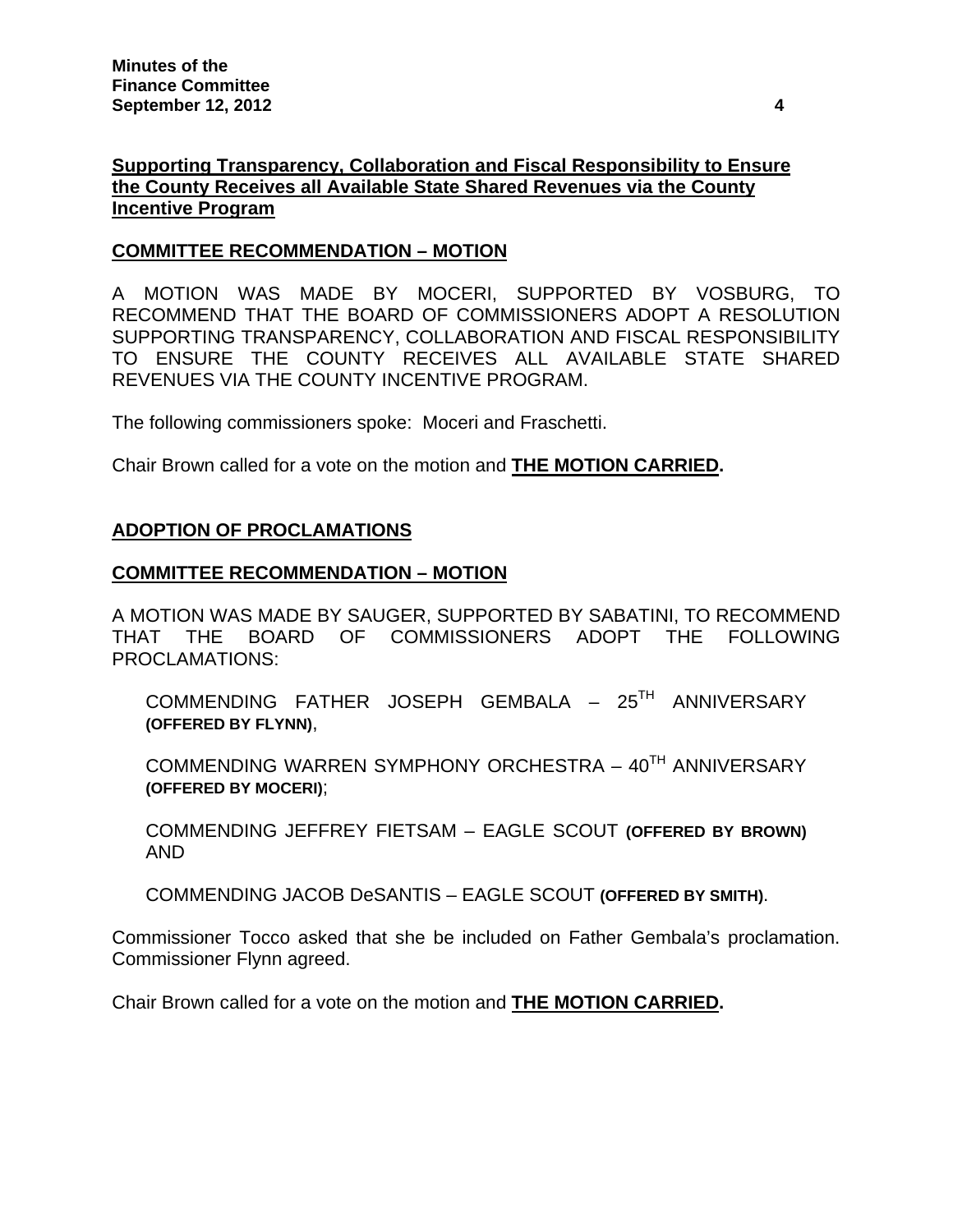## **REFERRAL FROM 9-11-12 JUSTICE & PUBLIC SAFETY COMMITTEE MEETING**

### **Approve 2012 Budget Amendments for Fund 350-Additional Grant Funding/ Emergency Management and Communications**

### **COMMITTEE RECOMMENDATION – MOTION**

A MOTION WAS MADE BY SAUGER, SUPPORTED BY GRALEWSKI, TO RECOMMEND THAT THE BOARD OF COMMISSIONERS APPROVE THE 2012 BUDGET AMENDMENT REQUESTS FOR FUND 350 EMERGENCY MANAGEMENT GRANTS IN THE AMOUNT OF \$25,536.82 FOR THE 2008 URBAN AREA SECURITY INITIATIVE (UASI) GRANT PROGRAM; \$88,449.16 FOR THE 2009 UASI GRANT PROGRAM AND \$237,000 FOR THE 2010 UASI GRANT PROGRAM; FURTHER, THIS BUDGET ACTION ADDRESSES BUDGETARY ISSUES ONLY. IT DOES NOT CONSTITUTE THE COMMISSION'S APPROVAL OF ANY COUNTY CONTRACT. IF A CONTRACT REQUIRES COMMISSION APPROVAL UNDER THE COUNTY'S CONTRACTING POLICY OR THE COUNTY'S PROCUREMENT ORDINANCE, SUCH APPROVAL MUST BE SOUGHT SEPARATELY; FURTHER, A COPY OF THIS BOARD OF COMMISSIONERS' ACTION IS DIRECTED TO BE DELIVERED FORTHWITH TO THE OFFICE OF THE COUNTY EXECUTIVE. **THE MOTION CARRIED.** 

## **REFERRAL FROM 9-11-12 HEALTH & HUMAN SERVICES COMMITTEE MEETING**

## **Approve 2011/12 Budget Increase for MCCSA**

#### **COMMITTEE RECOMMENDATION – MOTION**

A MOTION WAS MADE BY MOCERI, SUPPORTED BY VOSBURG, TO RECOMMEND THAT THE BOARD OF COMMISSIONERS APPROVE INCREASE IN BUDGETED REVENUES AND EXPENDITURES IN THE 2011/2012 MACOMB COUNTY COMMUNITY SERVICES AGENCY'S FUND IN THE NET AMOUNT OF \$114,169.94, WHICH INCLUDES MATCHING AMOUNTS OF \$20,584 TO ACCOUNT FOR DIFFERENCES BETWEEN THE FINAL AMOUNTS AWARDED AND THE AMOUNTS INCLUDED IN THE 2011/2012 BUDGET APPROVED BY THE BOARD OF COMMISSIONERS IN SEPTEMBER, 2011; FURTHER, THIS BUDGET ACTION ADDRESSES BUDGETARY ISSUES ONLY. IT DOES NOT CONSTITUTE THE COMMISSION'S APPROVAL OF ANY COUNTY CONTRACT. IF A CONTRACT REQUIRES COMMISSION APPROVAL UNDER THE COUNTY'S CONTRACTING POLICY OR THE COUNTY'S PROCUREMENT ORDINANCE, SUCH APPROVAL MUST BE SOUGHT SEPARATELY; FURTHER, A COPY OF THIS BOARD OF COMMISSIONERS' ACTION IS DIRECTED TO BE DELIVERED FORTHWITH TO THE OFFICE OF THE COUNTY EXECUTIVE. **THE MOTION CARRIED.**